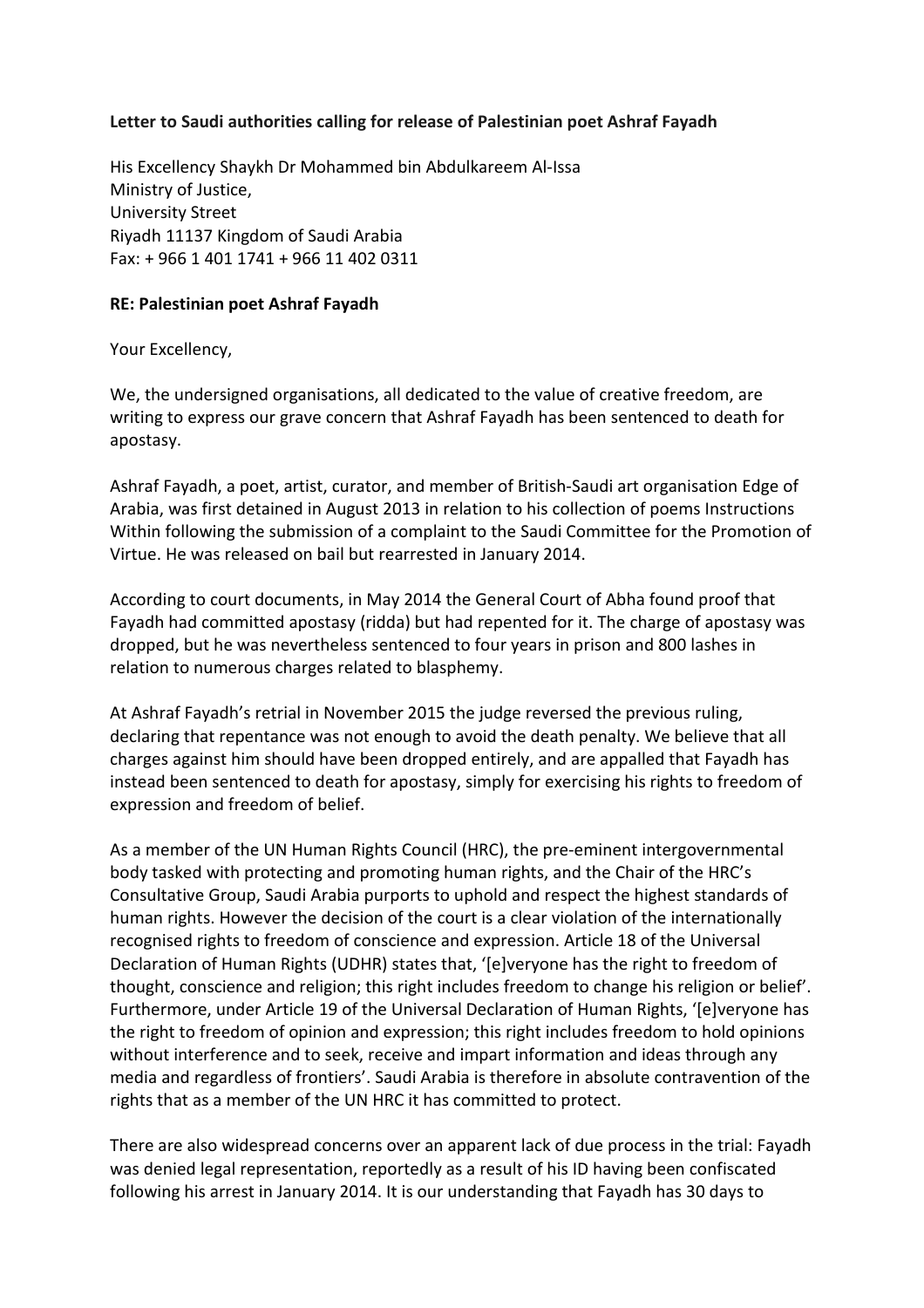appeal this latest ruling, and we urge the authorities to allow him access to the lawyer of his choice.

We call on the Saudi authorities to release Ashraf Fayadh and others detained in Saudi Arabia in violation of their right to freedom of expression immediately and unconditionally.

AICA (International Association of Art Critics) Algerian PEN All-India PEN Amnesty International UK American PEN Arterial Network ARTICLE 19 Artists for Palestine UK Austrian PEN Bangladesh PEN Banipal Trust for Arab Literature Bolivian PEN Bread and Roses TV British Humanist Association Bulgarian PEN Cambodian PEN Canadian PEN Centre for Secular Space CIMAM (International Committee for Museums and Collections of Modern Art) Colombian PEN Council of Ex-Muslims of Britain Croatian PEN Crossway Foundation Danish PEN Edge of Arabia English PEN Esperanto PEN Estonian PEN Eritrean PEN-in-Exile Ethiopian PEN-in-Exile FIDH (International Federation for Human Rights) Finnish PEN Five Leaves Publications Freemuse German PEN Ghanaian PEN Haitian PEN Human Rights Watch Icelandic PEN Index on Censorship International Humanist and Ethical Union Iranian PEN In-exile